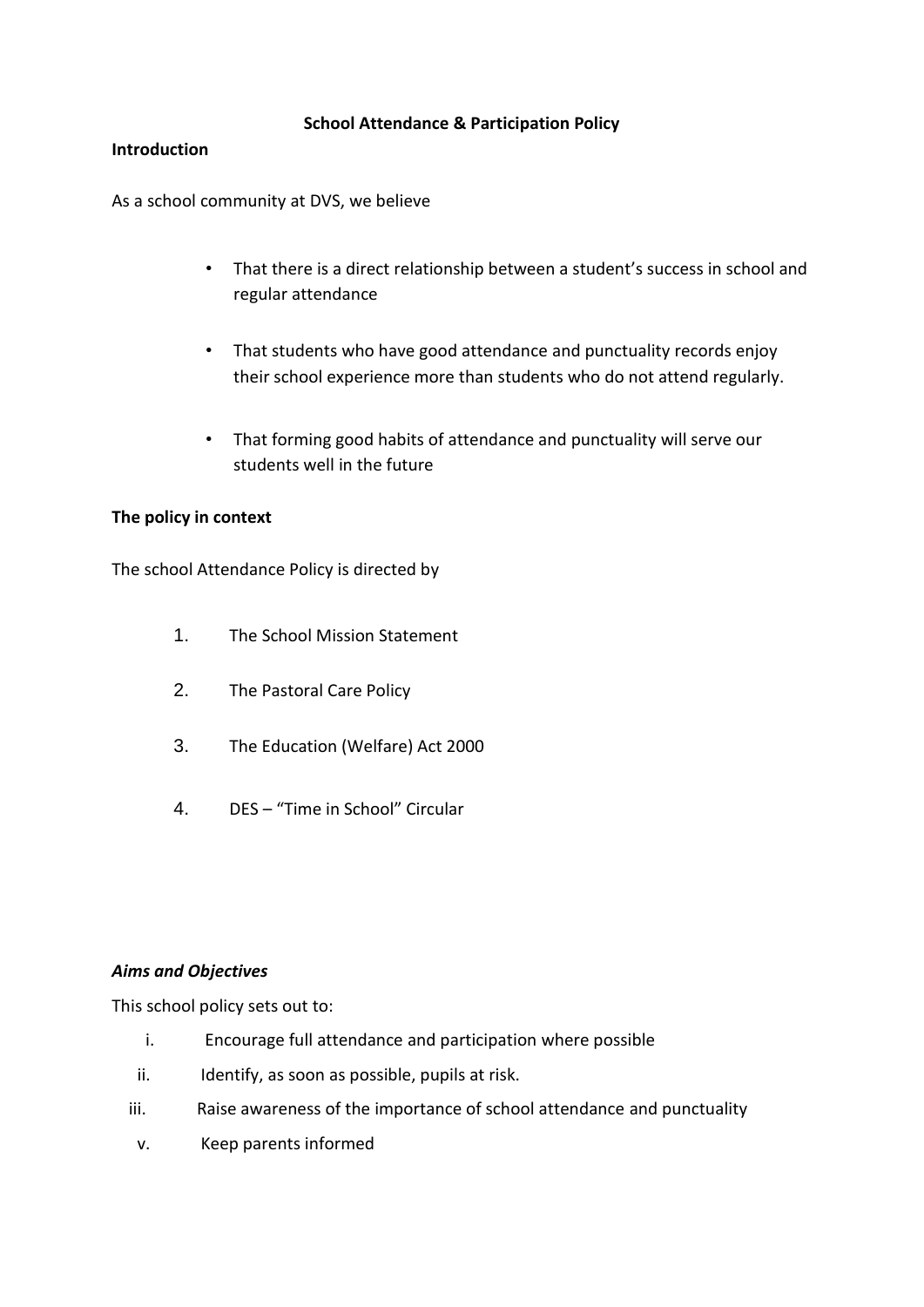# *Application of Policy*

This policy applies to all students of Drumshanbo VS from First to sixth Year.

## **Attendance Requirements**

- There are 167 teaching days in the post-primary school year. The DES may sanction amendments to this in exceptional circumstances – eg: New Junior Cycle Inservice days
- Classes begin every day at 9:05am and finish at 4:00pm (Mon Thursday) and finish at 2:00pm every Friday
- Lunch time is from 1:20pm to 2:00pm Monday Thursday inclusive.
- Small break is from  $11:05$ am  $-11:20$ am Tuesday Friday inclusive and from 11:10am – 11:25am on Mondays
- Any changes in times above will be notified to parents and students. Any changes in lunch times or in school starting and finishing times will only be done in consultation with parents, staff and students.
- The annual school calendar will be posted on the school web-site

# *Roles and Responsibilities*

#### **Principal & Deputy Principal:**

- Overall responsibility for students including attendance.
- Principal emphasises the importance of attendance and punctuality at the start of the school year and regularly throughout the year.

# **School Attendance Officer:**

- To monitor the implementation of this policy and to review at the request of the BOM
- To ensure that the late book and signing out book are in place at the start of every term
- Monitor attendance and punctuality patterns on a regular basis and meet with students, parents and Year Heads as necessary
- Notify home when total number of absence days is approaching 20.
- Notify E.W.O. when 20 absences or 6 days (cumulative) suspension have been reached.
- Provide Attendance Reports to the BOM if required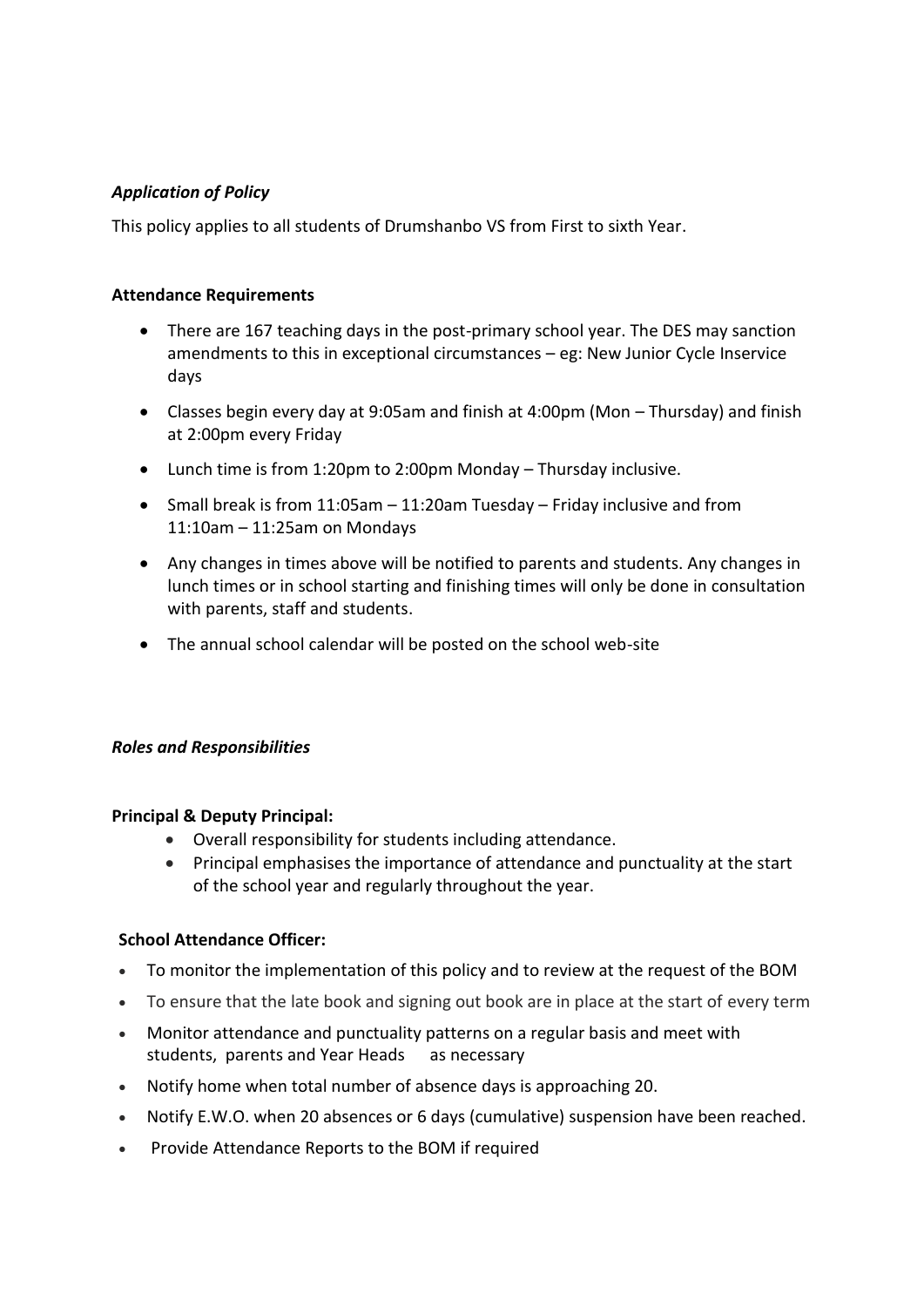## **Year Head:**

- Monitor attendance in Year Group and make students aware of importance of regular attendance.
- Keep records of absence notes for the School Attendance Officer
- Contact parents/guardians regarding unexplained or frequent absences
- Keep teachers informed of any long-term absences
- When necessary make referrals to Pastoral Care Team or School Attendance Officer

## **Class Tutor:**

Assist Year Head by collecting absence notes during weekly Assembly

## **Class Teacher:**

- Responsible for student registration (first class) and marking the roll accurately on VSware for all classes at the start of each lesson
- To report to Principal/Deputy Principal or Year Head any students missing from class without explanation
- Bring any concerns to the appropriate year head.

# **Pastoral Care & Student Support Team:**

- Take referrals from Year Heads and consider actions that may need to be taken
- Monitor students referred on an ongoing basis.

#### **Parents:**

- Parents / Guardians have a responsibility to ensure that their children attend school unless there is an unavoidable and legitimate reason for their absence.
- Students should not be kept at home from school in cases where other students in the class may be out due to sports etc
- Absence notes must be submitted to the school

#### **Students:**

 Each student has a responsibility to attend school each day, to attend each class on time and to participate fully in each class.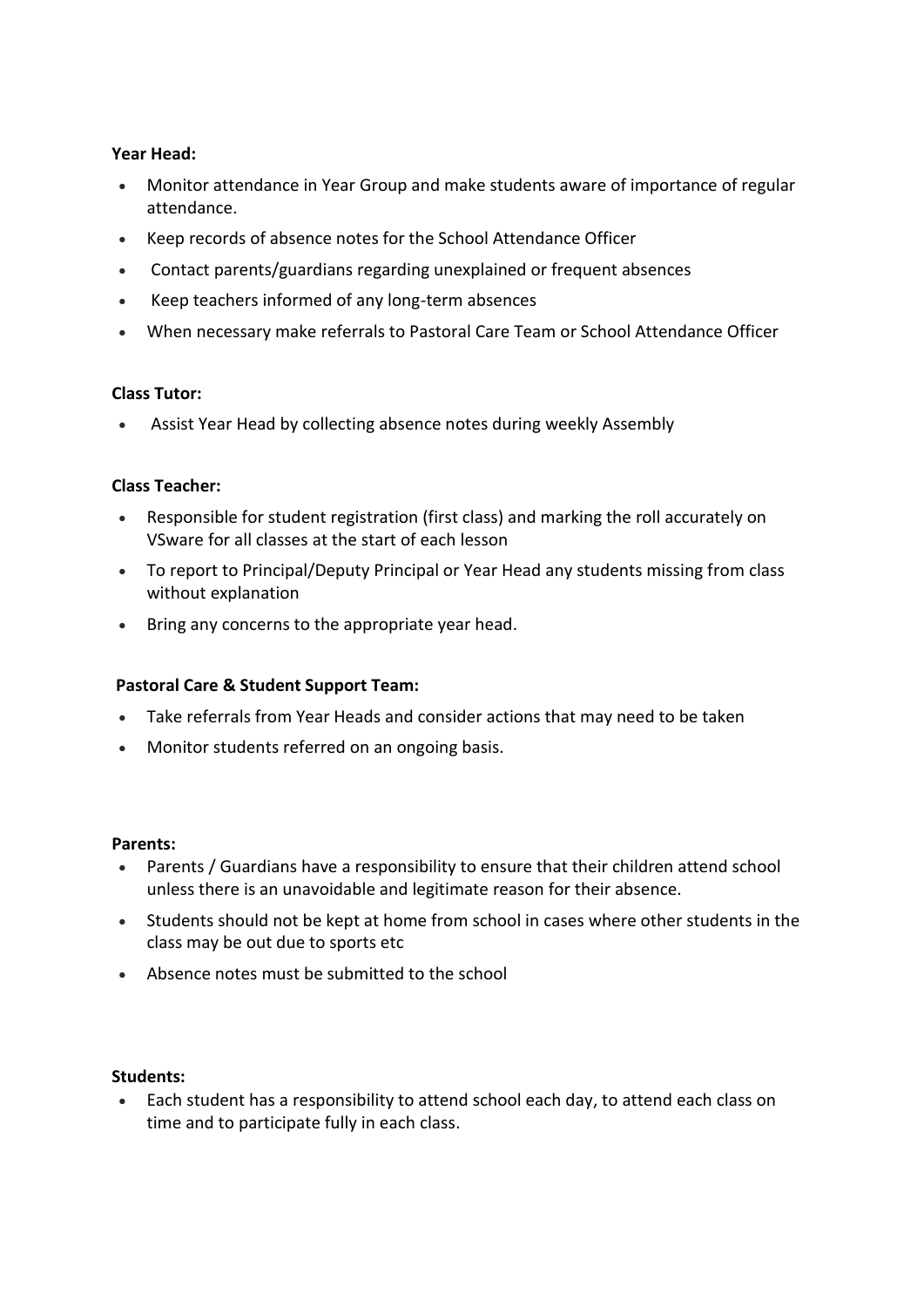#### **Procedure for recording absences**

- Explanations for Absence notes (blue colour) are provided to students in the back of their Journal for Learning.
- If a student is absent, an absent note (blue colour) must be completed and handed to the Tutor or Year Head at Monday Assembly.
- The counterfoil of the absent note is signed and dated by the Tutor or Year Head.
- The reason for the student's absence is entered by the Year Head on the student's record on VS Ware.
- The Year Head of each year group monitors the attendance of each student in his/her Year and seeks further information where necessary

### **School extra/co-curricular activities**

• The teacher will record on VS Ware using the appropriate code if a student is away on school business for example sport or a school tour. This is recorded as "Sport" or ExCurr" on VSware.

#### **Punctuality**

- Students are requested to get into the routine of being at school on time.
- The subject teacher will enter the code "*Late"* on the VS Ware system when the student presents him/herself for class.
- Students that miss morning registration (ie the first class), must report to the Secretary's Office to get marked in late. Otherwise, they will be recorded as absent for that day. A "late" stamp will be recorded in the student Journal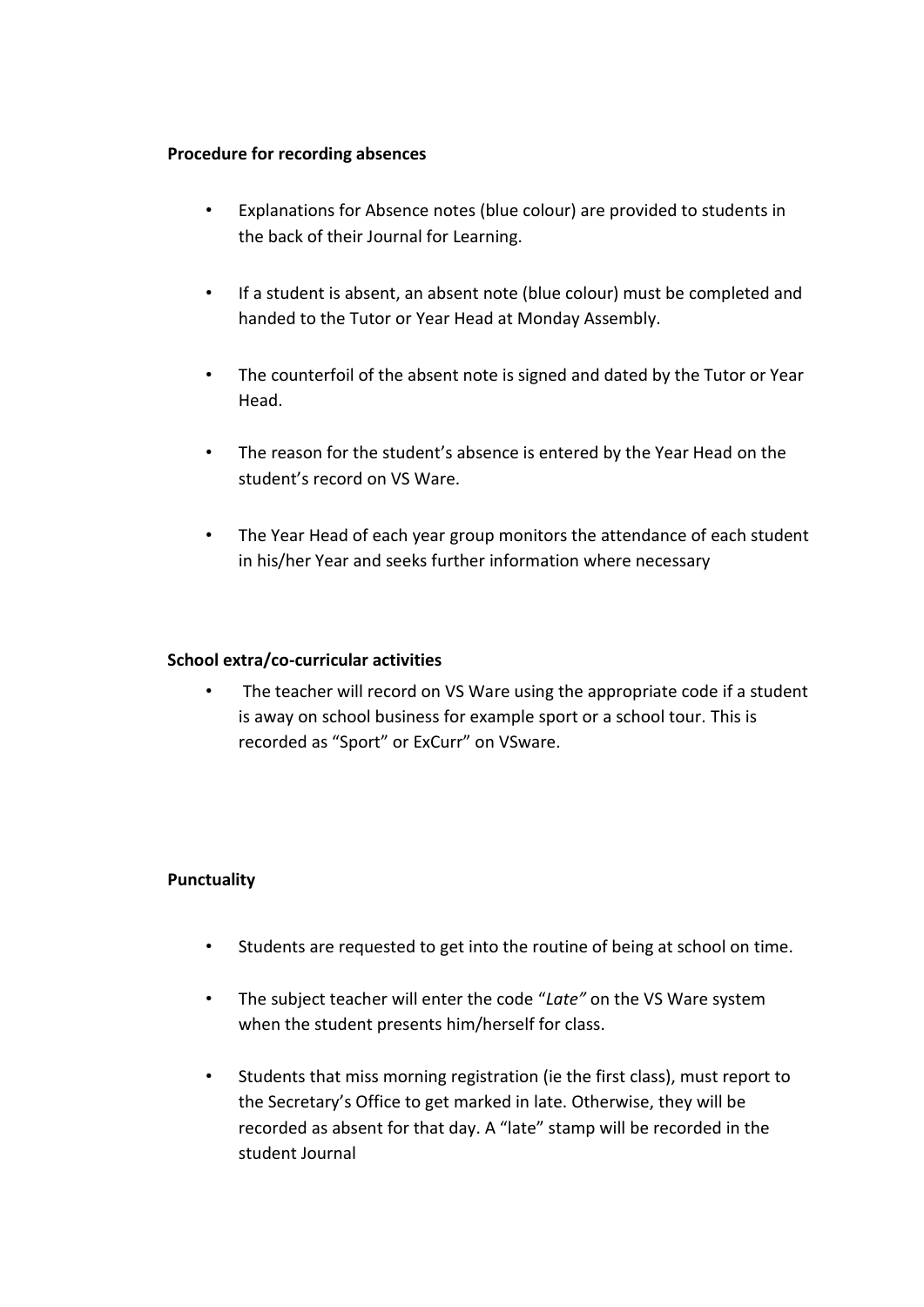### **Truancy**

• Trauncy is considered a violation of the School Code of Behaviour and incurs appropriate discipline procedures administered by the Year Head, Principal or Deputy Principal. Every effort shall be made to determine the reasons for the truancy before any decision is taken to implement disciplinary procedures.

#### **Leaving school early**

- Normally a Parent/Guardian will be required to sign his/her child out in the book provided. However, in exceptional circumstances, taking into account the age of the child, the Principal or Deputy Principal or a staff member acting on his/her behalf may allow a student to go home, following contact with the parent/guardian.
	- The Secretary/staff member will record the student's name on the *Signing Out Book* in the presence of the Parent or Guardian.
	- When a Parent/Guardian arrives to collect his/her daughter he/she must sign the Signing Out book and indicate whether or not the student is expected to return.
- The administration staff will record the student's departure from the school on VS Ware.
- In the event of a Parent/Guardian collecting his/her daughter during lunchtime the member of staff on duty at the door will oversee the correct use of the *Signing Out Book.*

# **Opting out of subjects or changing subjects**

Changing subjects or opting out of subjects can only be done in consultation with the Guidance Counsellor, parents, subject teacher and with the authorisation of the principal.

Opting out of PE is only permitted on medical grounds